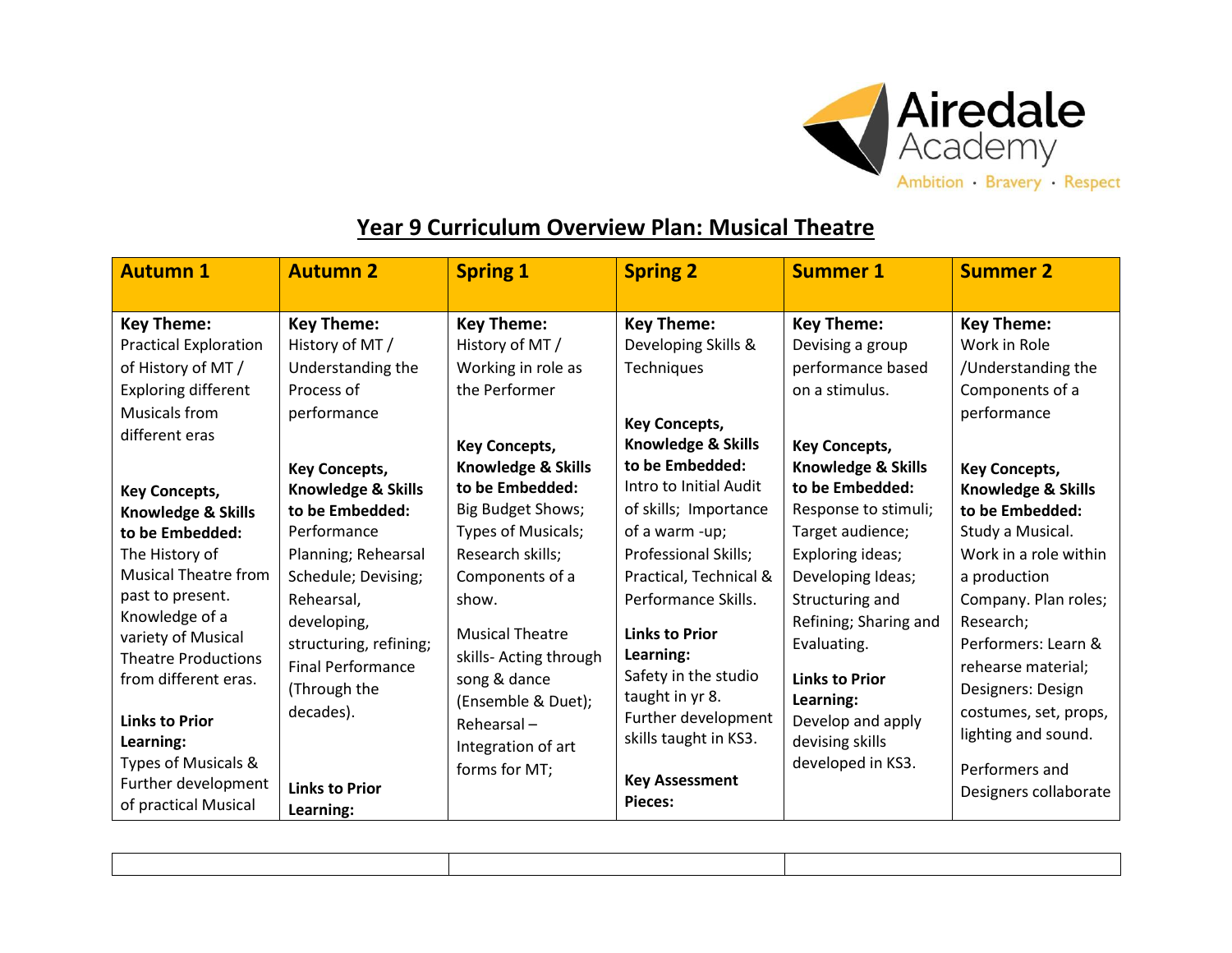

| Theatre skills                        |                                     | Performance - Self              | Mid review.                 | <b>Key Assessment</b>              | and adapt decisions          |
|---------------------------------------|-------------------------------------|---------------------------------|-----------------------------|------------------------------------|------------------------------|
| explored in year 8.                   | Further develop                     | Reflection                      | <b>Filmed final</b>         | Pieces:                            | to enable all                |
|                                       | rehearsal and                       |                                 | assessment.                 | Filmed Rehearsal &                 | components of the            |
| <b>Key Assessment</b>                 | performance skills                  | <b>Links to Prior</b>           | Skills audit.               | Performance.                       | performance to               |
| <b>Pieces:</b>                        | previously taught.                  | Learning:<br>Increase knowledge |                             | Milestone notes of                 | come together in a           |
| <b>Musical Theatre</b>                |                                     | of types of Musicals            | <b>Tier 3 Vocabulary</b>    | process.                           | final rehearsal &            |
| Timeline.                             | <b>Key Assessment</b>               | from KS3.                       | Vault:                      |                                    | performance or               |
| <b>Practical Video</b><br>Evidence of | <b>Pieces:</b><br>Mid review        | Further develop                 | Subject specific            | <b>Tier 3 Vocabulary</b><br>Vault: | design presentation.         |
| exploration of a                      | <b>Final filmed</b>                 | specific Musical                | terminology linked to       | Structure                          | Review a                     |
| variety of Musicals                   |                                     | Theatre skills                  | professional,               | Refine                             | Performance.                 |
| from different eras.                  | assessment                          | previously taught.              | technical and               | Evaluation                         |                              |
|                                       | Logbook.                            |                                 | performance skills.         |                                    | <b>Links to Prior</b>        |
| <b>Tier 3 Vocabulary</b>              | <b>Tier 3 Vocabulary</b>            | <b>Key Assessment</b>           | SMART targets.              | <b>Reading Exposure:</b>           | Learning:<br>Apply new found |
| Vault:                                | Vault:                              | <b>Pieces:</b>                  | <b>Reading Exposure:</b>    | Own research into                  | knowledge and skills         |
| Libretto                              | Logbook                             | <b>Final filmed</b>             | Research into warm-         | stimulus and topics                | developed in KS3 to          |
| Operetta                              | Develop                             | Performance.                    | up and injury               | surrounding the                    | work in a production         |
| Style                                 | Structure                           | Viva.                           | prevention.                 | chosen theme.                      | or performance role.         |
|                                       | Refine                              | <b>Tier 3 Vocabulary</b>        |                             |                                    |                              |
| <b>Reading Exposure:</b>              |                                     | Vault:                          | <b>Strategies to enable</b> | <b>Strategies to enable</b>        | <b>Key Assessment</b>        |
| Own research on                       | <b>Reading Exposure:</b>            | Integration                     | new concepts,               | new concepts,                      | <b>Pieces:</b>               |
| <b>History of Musical</b><br>Theatre. | <b>Musical Theatre</b>              | Duet                            | knowledge & skills          | knowledge & skills                 | Performers: Final            |
|                                       | research.                           | Off Lib                         | to embed in long-           | to embed in long-<br>term memory:  | Video of the                 |
| <b>Strategies to enable</b>           |                                     | Viva                            | term memory:                | Group discussions;                 | Performance.                 |
| new concepts,                         | <b>Strategies to enable</b>         | Projection                      | Skills audit and            | Milestone process                  | Designers: Final             |
| knowledge & skills                    | new concepts,<br>knowledge & skills | Peripheral Vision               | development of              | notes; rehearsal.                  | Presentation of ideas        |
| to embed in long-                     | to embed in long-                   |                                 | SMART targets.              |                                    | for the performance.         |
| term memory:                          | term memory:                        | <b>Reading Exposure:</b>        |                             |                                    | Review of another            |
|                                       |                                     |                                 |                             |                                    | group performance.           |